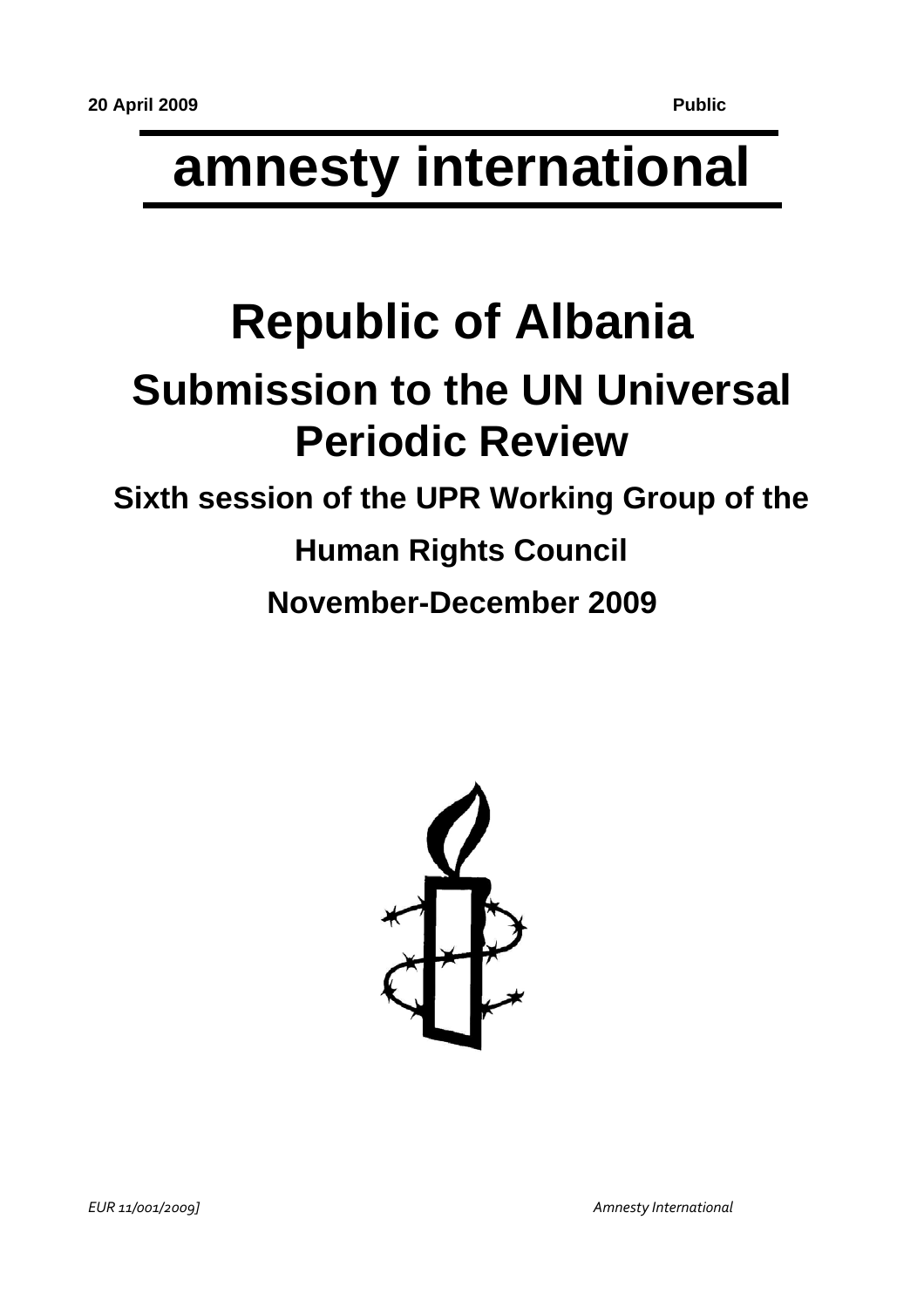#### **Executive summary**

In this submission, Amnesty International provides information under sections B, C and D as stipulated in the *General Guidelines for the Preparation of Information under the Universal Periodic Review:*[1](#page-1-0)

- In Section B, Amnesty International calls for the introduction of a law criminalising domestic violence;
- Section C highlights Amnesty International's concerns about human rights violations in the context of Albania's failure to fully implement a civil law on the protection of women from domestic violence; and the failure to guarantee the rights of orphans, including to adequate housing;
- In section D, Amnesty International makes a number of recommendations for action by the government.

<span id="page-1-0"></span><sup>1</sup> Contained in Human Rights Council Decision 6/102, Follow‐up to Human Rights Council resolution 5/1, section I adopted 27 September 2007.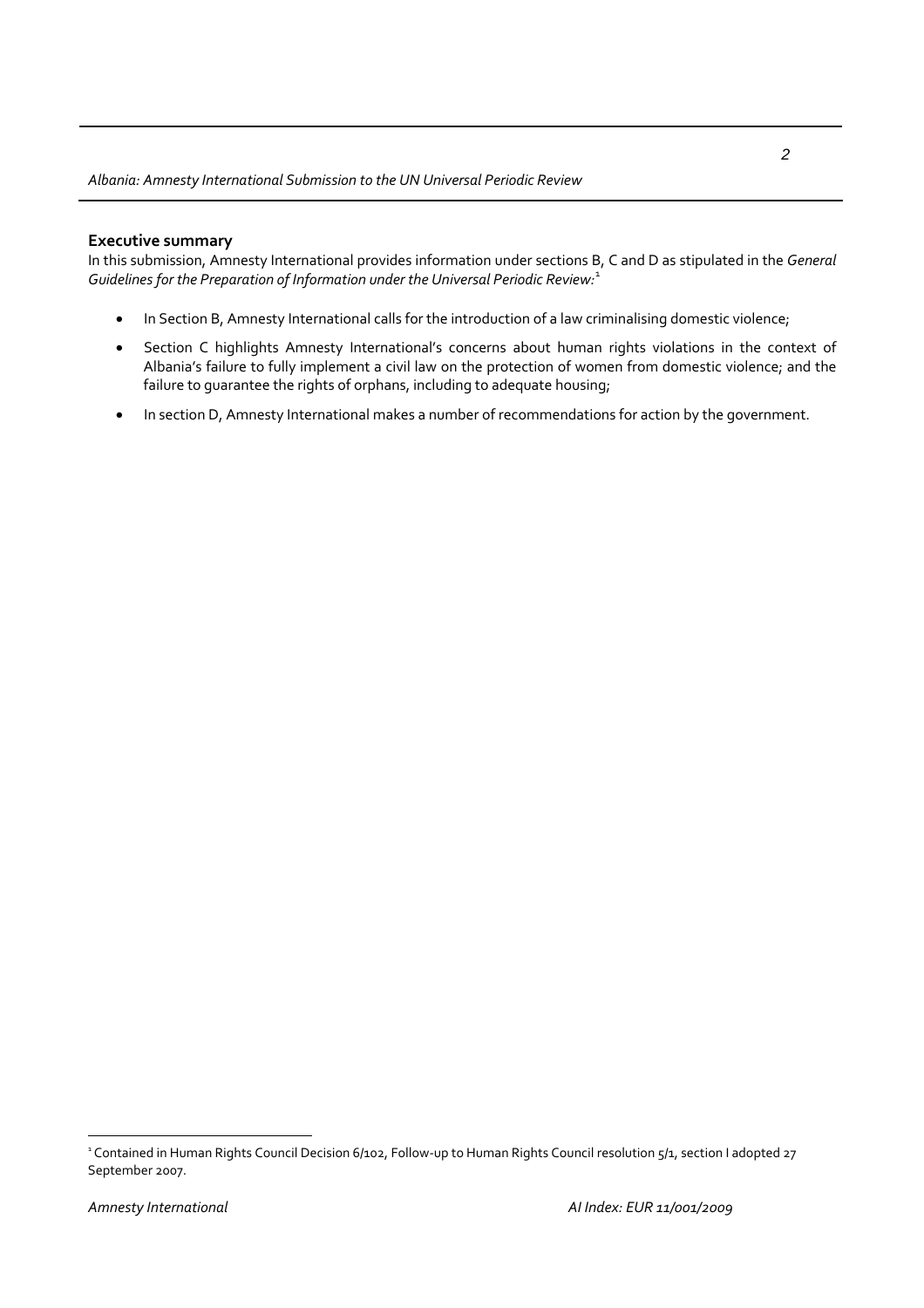### **Republic of Albania Amnesty International submission to the UN Universal Periodic Review**

#### **Sixth session of the UPR Working Group, November‐December 2009**

#### **B. Normative and institutional framework of the State**

#### **Domestic violence**

The fact that domestic violence has not been recognized as a criminal offence in Albania has serious consequences: it results in the violation of the right to physical and mental integrity, and in some cases a violation of the right to life,  $2$ and it may not be treated with the seriousness it deserves.<sup>[3](#page-2-1)</sup>

In Amnesty International's view, by making domestic violence a specific crime Albania would emphasize society's condemnation of this pervasive and unacceptable abuse of human rights. Moreover, to combat domestic violence effectively it is important to have sound data on its incidence and on measures taken to prevent and punish it. Court records provide one source of such information, and by making domestic violence a specific offence the authorities would facilitate the collection of such data. The incidence of domestic violence is not clearly revealed in court statistics relating to prosecutions and convictions for offences defined in specific articles of the Criminal Code. It is thus impossible to identify how many prosecutions or convictions for murder, assault, threat and other criminal acts were related to domestic violence.

#### **C. Promotion and protection of human rights on the ground**

#### **1. Lack of effective implementation of the law "On Measures against Violence in Family Relations"**

There continues to be a lack of mechanisms and procedures to ensure the effective implementation of the law "On Measures Against Violence in Family Relations", [hereafter referred to as the Domestic Violence Law] adopted by Parliament in December 2006. The law entered into force on 1 June 2007, accompanied by the "National Strategy on Gender Equality and the Eradication of Domestic Violence 2007‐2010", published in July 2007 by the Ministry of Labour and Social Affairs.

The Domestic Violence Law establishes a mechanism to provide victims of family violence with a protection order, which may be granted by a civil court on the petition of a victim of such violence. The court must hear the petition within 15 days. There is also a provision for emergency protection orders to be issued within 48 hours by a court, if the abuser presents a "direct and immediate threat to the security, health or well-being" of the victim. The Court must hold a further session within 20 days to decide whether to prolong or dismiss the order.<sup>[4](#page-2-2)</sup>

<span id="page-2-1"></span><span id="page-2-0"></span> $^2$  In July 2008, for example, at least four women were reportedly killed by their husbands/male partners.<br>
<sup>3</sup> While Amnesty International does not in all circumstances call for domestic violence to be made a specific o country contexts Amnesty International supports calls for additional legislation on domestic violence, making it a specific offence.

<span id="page-2-2"></span><sup>4</sup> A protection order may include, *inter alia*, the removal of the perpetrator from the house inhabited by the victim, prohibiting the perpetrator from approaching within a certain distance the victim or other members of the family, prohibiting the abuser to enter or stay in the temporary or permanent residence of the victim, or any part thereof, regardless of any property or possession rights the perpetrator may have over these, placing women together with children in temporary shelters or providing victims with access to rehabilitation programmes, ordering the abuser to participate in rehabilitation programmes.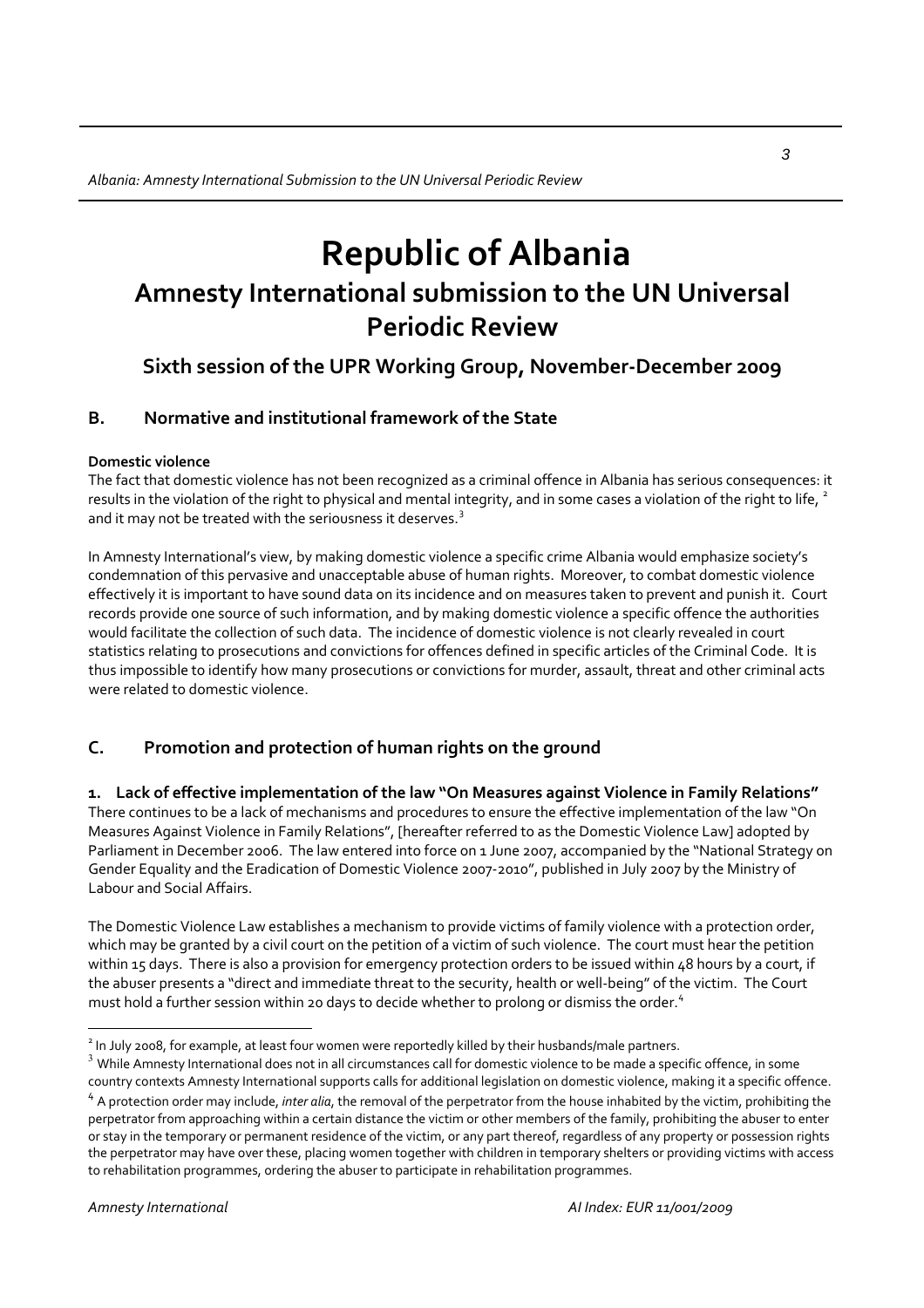In July 2007, Tirana District Court issued the first emergency protection order under the provisions of the Domestic Violence Law. In this case, the court issued a protection order for two weeks and prohibited a man from threatening, attacking or communicating directly with his ex-wife and two children. At the subsequent court hearing, two weeks later, the court prolonged the protection order for a further three months.

At present there appear to be no overall statistics showing the number of protection orders issued by the courts. Statistics relating to protection orders are based on figures issued by police sources, and refer to cases in which police assisted victims of domestic violence in petitioning for a protection order.

In August 2008, the press reported that Tirana District Court had issued 200 protection orders in the first eight months of 2008. However, it is possible that the figure refers to the number of petitions for protection orders presented to Tirana District Court, rather than the number of protection orders (both emergency and regular) actually issued. An examination of cases listed on Tirana District Court website in the period April to June 2008 reveals that in the majority of cases protection orders were not issued, either because complainants withdrew their petitions or failed to respond to summonses to appear in court. The reasons for withdrawal are not stated. According to a press report in March 2009, the police had assisted 400 women, who had reported incidents of domestic violence, in filing applications for protection orders in the first three months of 2009.<sup>[5](#page-3-0)</sup>

According to Tirana District Court records and press reports the great majority of petitioners are women (wives/partners, or former wives/partners) and the alleged abusers are men (husbands/partners or former husbands/partners); in many cases violence against women is also accompanied by violence against the couple's children. There are also cases in which fathers or mothers have petitioned for protection against violent sons, or women required protection from their husbands' relatives. Only exceptionally have men filed for protection against women.

Amnesty International is concerned that the relatively high number of protection order cases dealt with by Tirana District Court is not characteristic of the rest of Albania. This is largely due to the greater availability in Tirana of information about the Domestic Violence Law, the presence there of NGOs offering legal advice, counselling, shelter and other assistance to victims, the early establishment of a specialist police unit dealing with domestic violence, as well as urban erosion of traditional attitudes to women and family roles. Between January and September 2008, only three petitions for protection orders were presented to Berat District Court; two of these were subsequently withdrawn by the victim, while the third was dismissed because the victim failed to come to the court hearing.

#### *Measures taken to promote implementation of the law*

Article 25 of the Domestic Violence Law required the government to issue supporting legislation (implementing regulations) within three months of the law coming into force. The United Nations Development Programme (UNDP) in Tirana, within the framework of its project "Violence against Women", has assisted the government in implementing this by preparing the required draft acts which were officially presented to the government in September 2007. Some of these acts have been introduced, but others are still under revision by government officials.

Some ministries have taken a number of practical steps to promote awareness, and implementation, of the Domestic Violence Law. For example, in 2007 the Chief of the State Police reportedly issued written instructions ordering all police officers to investigate carefully every report of domestic violence. In November 2007, a specialist unit dealing with domestic violence and the protection of minors was established within the Tirana police force. Similar specialist police units are now operating in a number of other larger cities, but no comprehensive coverage exists, particularly in rural areas.

<span id="page-3-0"></span><sup>5</sup> "Rritet dhuna në familje, në tre muaj 400 gra denoncuan burrat", *Panorama*, 19 March 2009.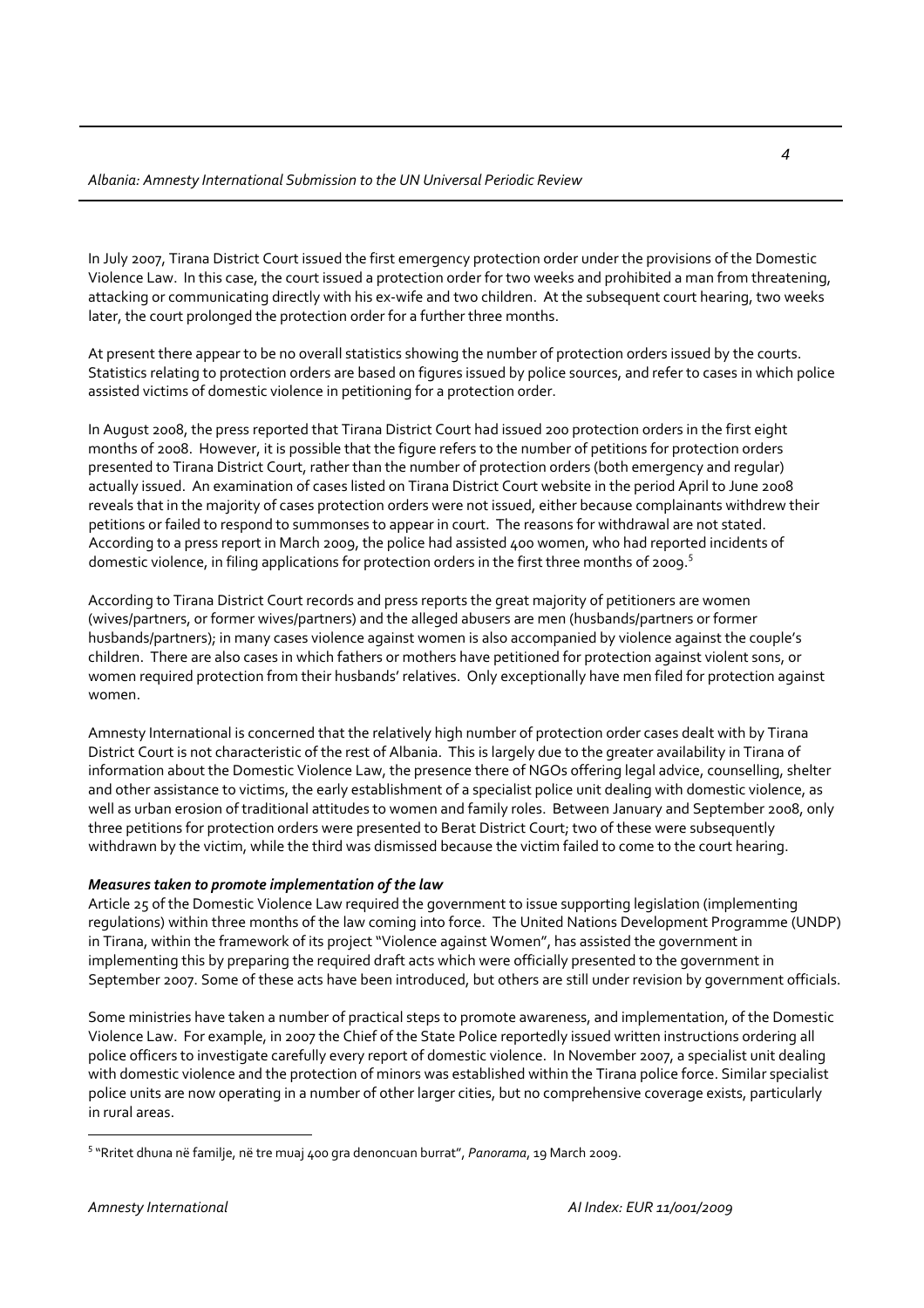#### *Statistics: the incidence of domestic violence*

It is as yet too early to assess the effectiveness of the Domestic Violence Law and other measures in combating domestic violence.

In December 2008, according to press reports, the police had registered 615 reported incidents of domestic violence during that year. Amnesty International considers that these figures reflect only a very small proportion of the true number of incidents, given that most women, particularly in rural areas, are still extremely reluctant to report domestic violence. Yet data indicates that there has been an increase in reported incidents since the introduction of the law; in 2007, for instance, police reportedly received only 274 reports involving domestic violence.

While it is possible that the increase in reported cases of domestic violence points to an actual increase in incidents of domestic violence, NGOs and police sources tend to interpret the increase as a greater willingness on the part of abused women in urban areas to report domestic violence. According to police sources, Tirana accounted for 50 per cent of reported cases of domestic violence in the first six months of 2008, while elsewhere the taboo against reporting domestic violence still remained strong.

#### *The failure to prosecute of cases of domestic violence*

Relatively few cases of domestic violence lead to criminal prosecutions, unless they result in death, serious injury or threats to life, in which case there is a duty on the prosecutor to initiate a prosecution. If the physical injury inflicted is light (defined, under Albanian law, as an injury which makes the victim unfit for work for less than nine days), the public prosecutor is not required to initiate a prosecution; it is the victim who must initiate the prosecution. Victims are often reluctant to do this for fear of reprisals or other family pressures, and few such cases are heard by the courts.

In the absence of a specific criminal offence, cases of domestic violence are prosecuted under applicable offences defined in the Criminal Code, for example, murder, assault and threat. Court statistics do not reveal how many of these prosecutions and convictions are related to domestic violence. So far, police records provide the best information, but this relates only to the *initiation of criminal proceedings*, and not to the outcome of the criminal investigation or of any trial proceedings. According to police sources, in Tirana between January and May 2008, criminal proceedings related to incidents of domestic violence were started against 51 men; in most cases the perpetrators remained free pending investigation.

In the last two years there has been an increase in the number of suicides in Albania, which has raised public concern. This has led to a greater awareness of domestic violence as a contributing factor to suicides. In December 2007, Tomor Merja was convicted of having induced his wife, by repeated ill‐treatment, to commit suicide; he was sentenced to 20 months' imprisonment. Press reports at the time suggested that this was a legal precedent, or at least a new court practice. Since then there have been further prosecutions of men on charges of having induced their wives/partners to commit suicide by their ill‐treatment of them. According to an NGO in Elbasan which counsels and assists victims of domestic violence, in January 2008 alone, there were 12 registered cases in Elbasan district of attempted suicide by women victims of domestic violence.

#### **2. Failure to guarantee the rights of orphans**

As a state party to the UN Convention on the Rights of the Child (CRC), Albania is required to respect, protect and fulfil the rights of children, including the rights of orphans and other children temporarily or permanently deprived of parental care, to "special protection and assistance provided by the State" throughout their childhood, i.e. until the age of 18, as well as their other rights, including to education, and to protection from neglect, ill-treatment and sexual abuse or exploitation.<sup>[6](#page-4-0)</sup>

<span id="page-4-0"></span> $\overline{a}$  $^6$  Article 20 of the CRC.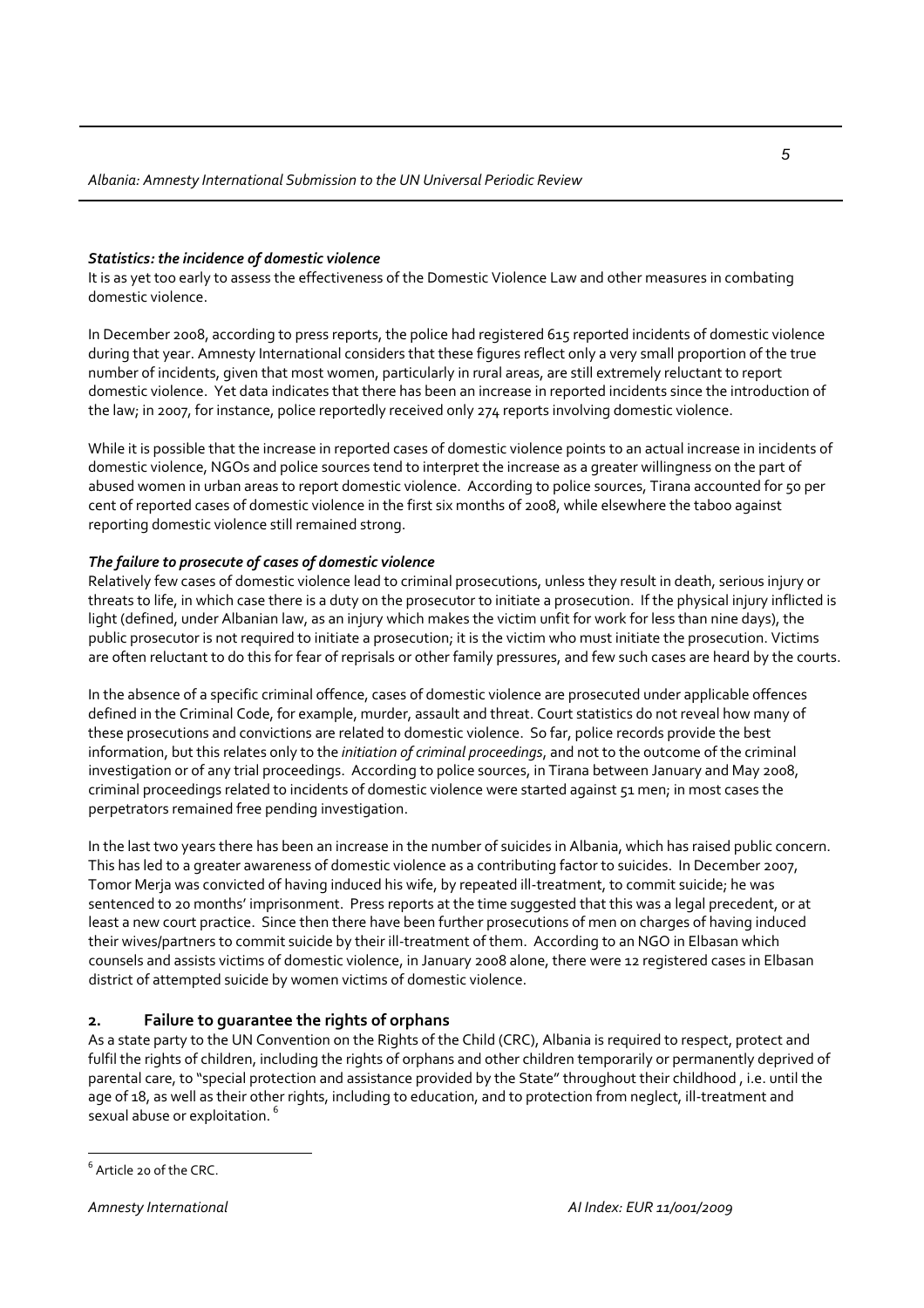Without family support, orphans and other children deprived of parental care are among the most disadvantaged members of Albanian society. The inherent vulnerability of their situation is liable to be exacerbated by factors such as childhood trauma, institutionalization and inadequate preparation for independent adult life. In general such children under‐achieve educationally and risk a life in poverty and social exclusion.

In Albania there is strong social pressure on relatives to take over the care of children if their parents have died or for other reasons are unable to look after them. There are therefore relatively few children in orphanages – about 650 at present.<sup>[7](#page-5-0)</sup> Of these, about 300 are in nine state-run institutions, segregated by age, under the responsibility of the Ministry of Labour and Social Affairs; the rest are in private institutions run by NGOs and foundations.

Formerly, most children in orphanages were so‐called "biological" orphans, meaning that both parents were deceased. However, at present the great majority of children are "social" orphans. This term includes children born outside marriage whose mothers are unable to raise them, children who have been abandoned by their parents, and children taken into care by court order because their parents are temporarily, or permanently, unable to look after them. In most such cases it is poverty and associated factors such as emigration, marriage breakdown, mental or physical illness, imprisonment or the consequences of domestic violence or blood‐feud, that have resulted in these children being placed in state care.

In March 2005, the Committee on the Rights of the Child stated that it "*remain[ed] concerned that children may be … placed in institutions by parents in difficult economic situations*." The Committee recommended that Albania *"[t]ake* effective measures to strengthen support to families by developing a comprehensive child-centred family policy to enable *families to care for their children at home".*

In 2005, experts of the Social Services Department of the Ministry of Labour and Social Affairs, in a document setting out strategy for the next five years, identified a number of problems related to the care of orphans in state institutions.<sup>[8](#page-5-1)</sup> Some of these related to lack of investment in orphanages (poor quality services, infrastructure and staffing); others to matters such as the frequent transfer of children from one orphanage to another because of their segregation by age, the low level of educational achievement of children, the failure to prepare them for independent life, and their vulnerability to sexual abuse and exploitation. A greater reliance on family-type care, including foster-care and early adoption, and the decentralization of social services were the main solutions envisaged.<sup>[9](#page-5-2)</sup>

Certain of the problems listed in the strategy document amount to a breach of Albania's obligation to provide special protection and care to orphans, but also, more specifically, to violations of the right to an education that will develop "*the child's personality, talents and mental and physical abilities to their fullest potential*" and prepare the child "*for responsible life in a free society*" and of the child's right to protection from sexual exploitation and abuse.<sup>[10](#page-5-3)</sup>

In partial fulfilment of the strategy set out above, the government has made it its aim to reduce long‐term institutional care for children and has recently initiated a pilot project (in two cities, Tirana and Shkoder) to encourage families to foster children whose parents are temporarily unable to care for them. It has also undertaken to increase financial assistance to relatives who care for such children. However, the results of these initiatives remain to be seen.

<span id="page-5-0"></span><sup>7</sup> Figure cited by the Ministry of Labour and Social Affairs, reported in the Albanian press (*Metropol*) on 27 February 2009. (The total population of Albania is estimated to be 3.5 million.)<br><sup>8</sup> In general, the problems identified in this document are less acute in private institutions, which tend to be organized on a family-

<span id="page-5-1"></span>

<span id="page-5-3"></span><span id="page-5-2"></span>home type basis, and where children are looked after in smaller groups, with less segregation by age.<br><sup>9</sup> From *The Strategy of the Social Services 2005 to 2010*: mpcs.gov.al/images/stories/files/strategjia-sherbimeve-soci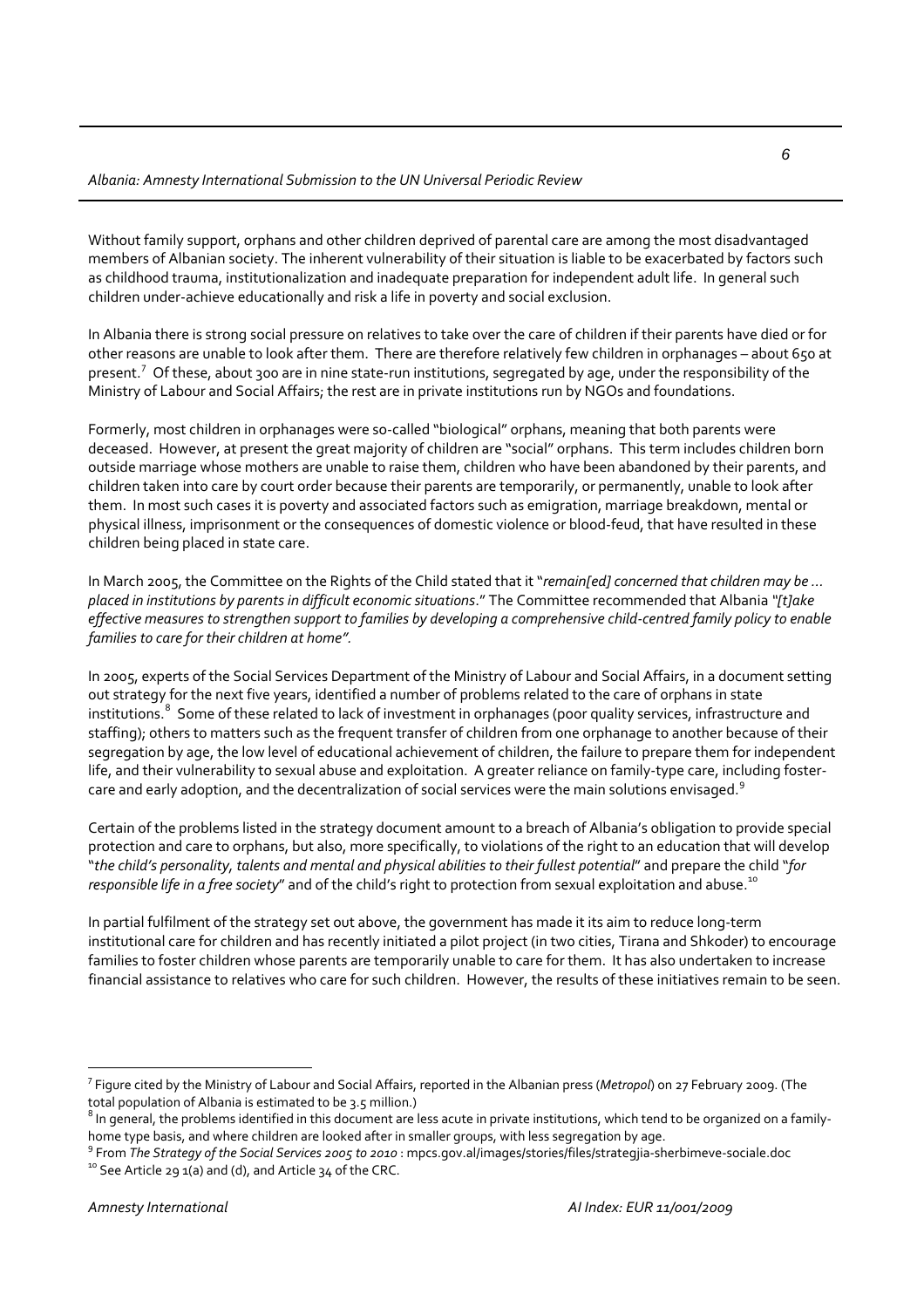#### Failure to protect and fulfil the rights of children deprived of parental care to special assistance and protection up *to the age of 18*

Although the state's duty to provide special protection and assistance extends to the age of 18, in practice children in state care generally leave orphanages at the age of 14 or 15 years, and continue to secondary school, usually a vocational school.[11](#page-6-0) Here they are the responsibility of the Ministry of Education, and in addition to education, receive free accommodation in the school's residence hall (*konvikt*), meals, and a small allowance for clothes and personal necessities. For children who do not wish, or are not able, to attend secondary school, the state makes no provision, although legally those who have not yet completed primary education have the right to stay on in orphanages until the age of 17.

Although the state supplies children deprived of parental care with their most essential material needs, life in the *konvikt* fails to offer the individual care, support, and supervision of their studies crucial to adolescents. As a result, many children drop out of school, or attend their courses only fitfully, undermining their future chances of employment. The importance of such supervision is underlined in Article 28.1 (e) of the CRC which requires measures to be taken to *"…to encourage regular attendance atschools and the reduction of drop‐out rates*".

By its failure to implement its obligations, the state renders these children vulnerable to exploitation. Young girls, in particular, are targeted by traffickers, who take advantage of the fact that they do not have parents to care for them. Their immaturity, their need for affection, security and material well‐being, make them easy prey. Others may be drawn into crime.

Failure to implement the right of children deprived of parental care, as they reach adulthood, to adequate housing The right to adequate housing is enshrined in a range of international human rights treaties to which Albania is a party, including the International Covenant on Economic, Social and Cultural Rights (Article 11.1).<sup>[12](#page-6-1)</sup>

Its specific responsibilities with regard to the housing of orphans are laid down in the law "On the Status of Orphans" which defines the criteria for being recognized as an orphan, the rights deriving from this status (including at Article 17 the right to priority with housing) and the procedures for obtaining it.<sup>[13](#page-6-2)</sup> The same law requires the state to assist orphans in obtaining employment.

Under the law "On Social Programmes for the Housing of Inhabitants of Urban Zones", adopted in 2004, orphans, up to the age of 30, are among the especially vulnerable social groups to be granted priority in access to social housing.<br><sup>[14](#page-6-3)</sup> In general there is a great housing shortage, with over 40,000 families registered as homeless, a social rental housing.

As a result, many orphans are denied access to adequate housing, and failing something better, they cling to what they have – the residence hall, or semi‐derelict areas of these halls. According to the National Association of Orphans of Albania, there are over 300 people who grew up in state care, mostly aged between 25 and 40 years, living in such residence halls or other inadequate or temporary housing. In residence halls they live two to four to a room, generally in conditions of misery, sharing unhealthy communal shower and toilet areas.

<span id="page-6-1"></span>"Disadvantaged groups must be accorded full and sustainable access to adeguate housing resources" and that "States parties must give due priority to those social groups living in unfavourable conditions by giving them particular consideration, paras.8 (e) and 11.<br><sup>13</sup> Law no. 8153 of 31 October 1996.<br><sup>14</sup> Law no.9232 of 13 May 2004.

<span id="page-6-3"></span><span id="page-6-2"></span>

<span id="page-6-0"></span><sup>&</sup>lt;sup>11</sup> The more academic secondary school alternative to vocational school is the "general secondary school" (the gymnasium). These do not have their own residence halls. However, foreign donors have assisted two orphanages in Tirana and Shkodёr in providing accommodation within or near the premises of the orphanage for a limited number of youngsters of secondary school age.<br><sup>12</sup> In its General Comment 4 on Article 11.1, the Committee on Economic, Social and Cultural Rights (C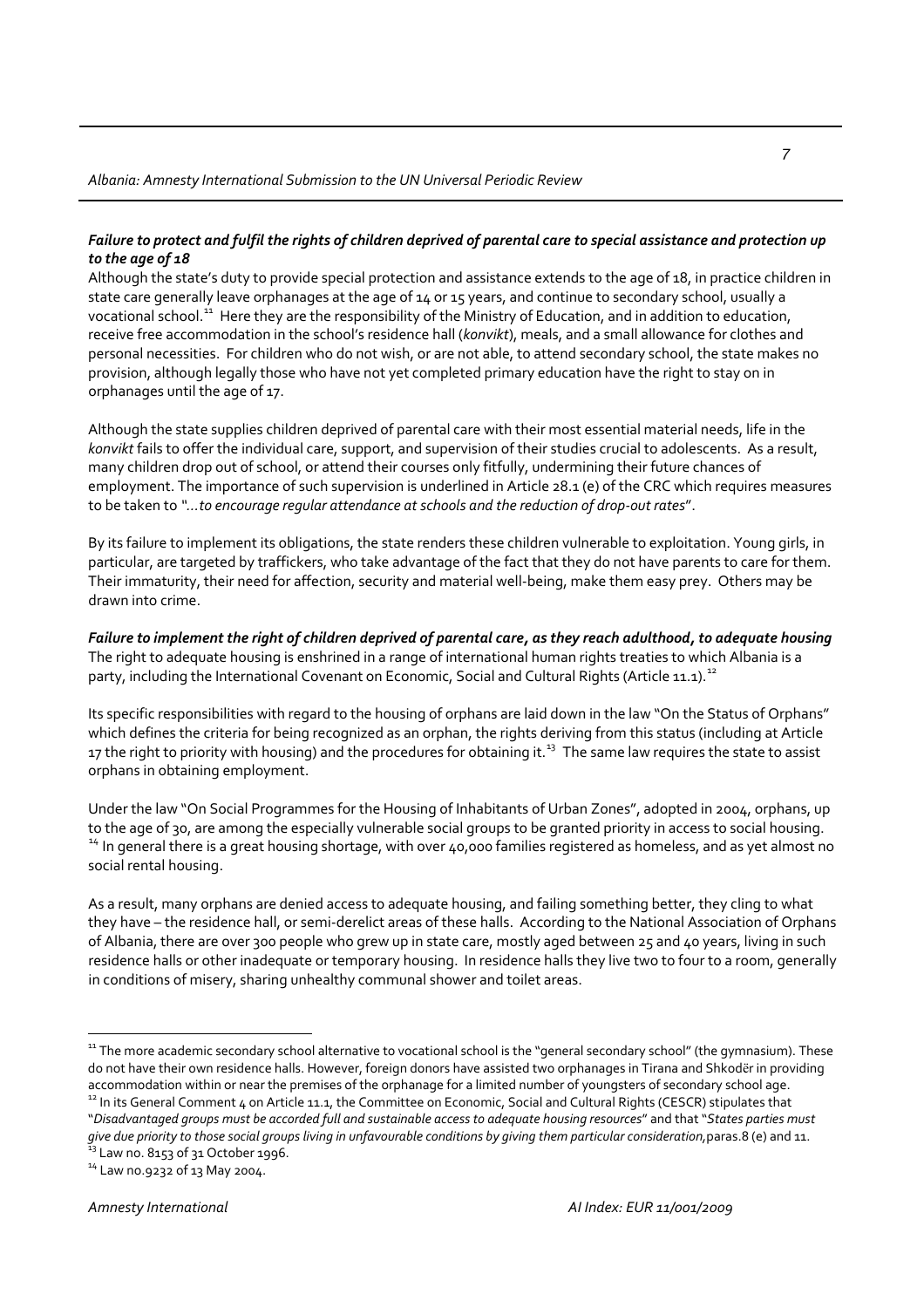In Amnesty International's view, the situation in which these "adult orphans" accommodated in residence halls are living represents a grave failure to meet several of the criteria for "adequate housing" set out by the CESCR in its General Comment  $4$ , in particular those of accessibility, habitability, affordability and security of tenure. By its failure to fulfil its legal obligation to ensure adult orphans adequate housing, the state also undermines their ability to access other human rights, such as the right to family life, to work, to dignity and personal integrity. It thereby exposes them to a vicious circle of poverty and social exclusion.

#### **D. Recommendations for action by the State under review**

#### **Amnesty International urges the Albanian government:**

#### *With regard to the duty to protect women from domestic violence*

- To take active steps to amend the Criminal Code and introduce a specific offence of domestic violence;
- To ensure that a nation‐wide system of recording reports of domestic violence is established and implemented, that statistics are regularly made public and this information is used to inform government policy in combating domestic violence;
- To ensure, in partnership with other ministries and municipal authorities, awareness of the provisions in the Domestic Violence Law for the issuance of protection orders;
- To take steps to investigate why petitions for protection orders have been withdrawn and adopt measures to ensure that the protection order mechanism is more effective, including by issuing statistics on the number of such orders requested, granted and of any prosecutions relating to breaking of such orders;
- To ensure the completion and introduction of all remaining supporting legislation required to implement the Domestic Violence Law;
- To make funds available to centres providing legal and other assistance to victims of domestic violence.

#### *With regard to the right of adult orphans to adequate housing*

- To take prompt and effective measures to ensure that orphans, on attaining adulthood, are granted their right to adequate housing, in accordance with national law and international human rights treaties to which Albania is party;
- To devise strategies and take measures for the progressive fulfilment of the right to adequate housing of all disadvantaged groups, including by allocating funding, in accordance with the requirement of Article 2.1 of the ICESCR, to the maximum of available resources, in cooperation with international partners, where necessary;
- To support by funding, training and monitoring, the capacity of municipal councils to implement social housing programmes, in accordance with government decentralization policy;
- To declare that Albania considers itself bound by Articles 16 (the right of the family to social, legal and economic protection), 30 (the right to protection against poverty and social exclusion) and 31 (the right to housing) of the Revised European Social Charter.

#### *With regard to the right of orphans to "special protection"*

• To fulfil the rights of orphans to "special protection" throughout their childhood (that is, up to age of 18), as well as their other rights, including to education, and to protection from neglect, ill-treatment and sexual abuse or exploitation, as set out in the Convention on the Rights of the Child.